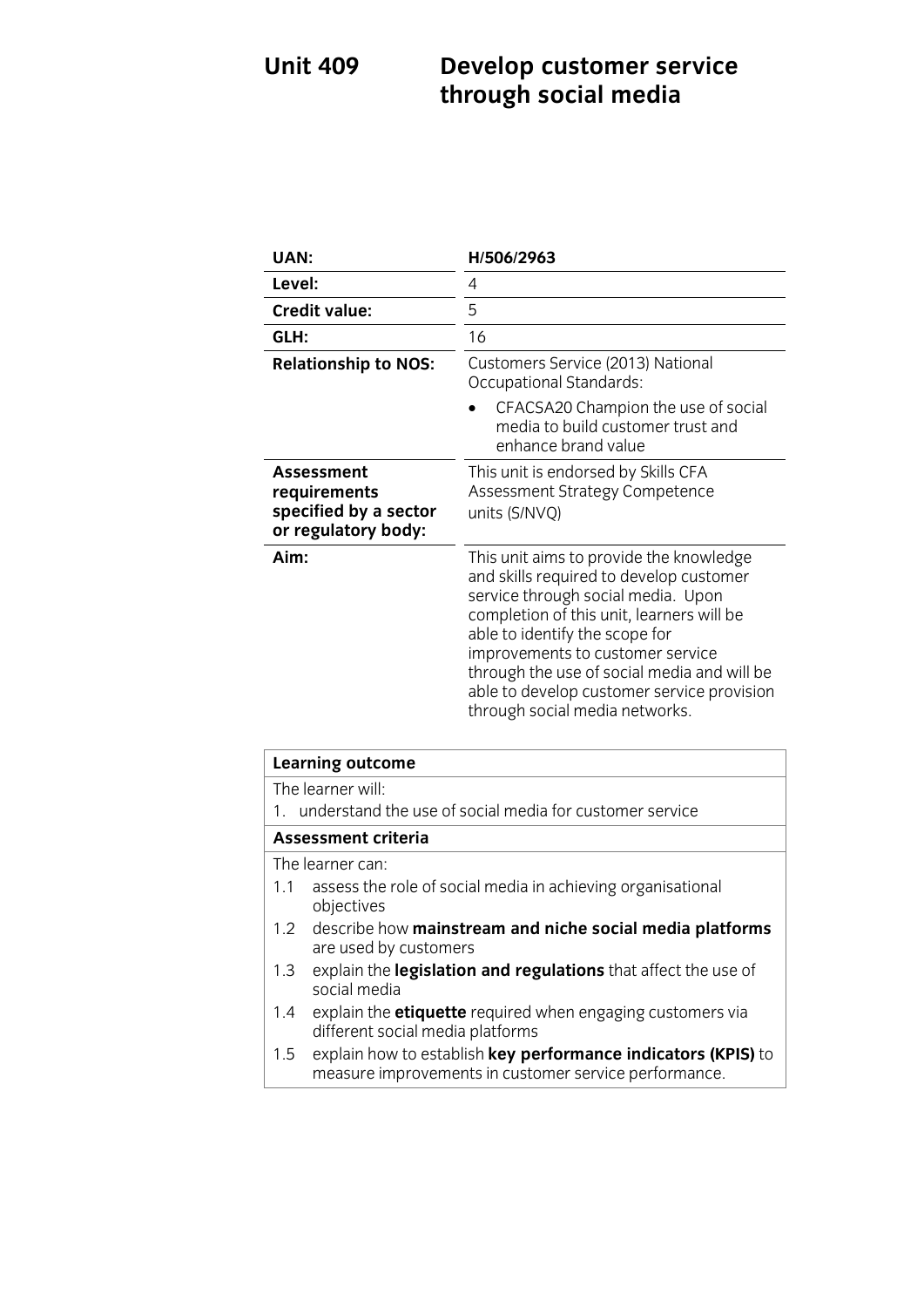## **Assessment guidance**

**Mainstream:** eg

- Facebook<br>• LinkedIn
- LinkedIn<br>• Twitter
- Twitter

**Niche social media platforms:**  of interest eg in music, animals, hobbies. At least three of each must be described.

## **Legislation and Regulations: Legislation and Regulations:**

eg

- Data Protection Act
- Human Rights Act<br>• The Regulation of I
- The Regulation of Investigatory Powers Act

**Etiquette**<br>What you should and shouldn't do:

- $\bullet$  be professional • be professional<br>• semember vous
- remember you are acting on behalf of the business not in a<br>social capacity
- remember it is a business communication and think about<br>what you would write in eg a letter etc, and what you would write in equal wouldn't write in equal  $\sim$  you wouldn't you wouldn't you would not you wouldn't you would not
- keep it short and to the point<br>• don't put anything in you would
- don't put anything in you wouldn't say face to face
- think about your audience
- think about what you want to put across
- remember to check the spelling and grammar

**Key performance indicators (KPIs): Also performance indicators (KPIs):** are targets, goals and what they are will depend on what has to be measured. measured.

- 
- **questioning**<br>• **professional discussion**  professional discussion
	- reflective account
	- organisational policies and procedures\*
	- legislative and regulatory requirements\*
	- $\bullet$  customer records\*<br> $\bullet$  organisational docu
	- organisational documentation\*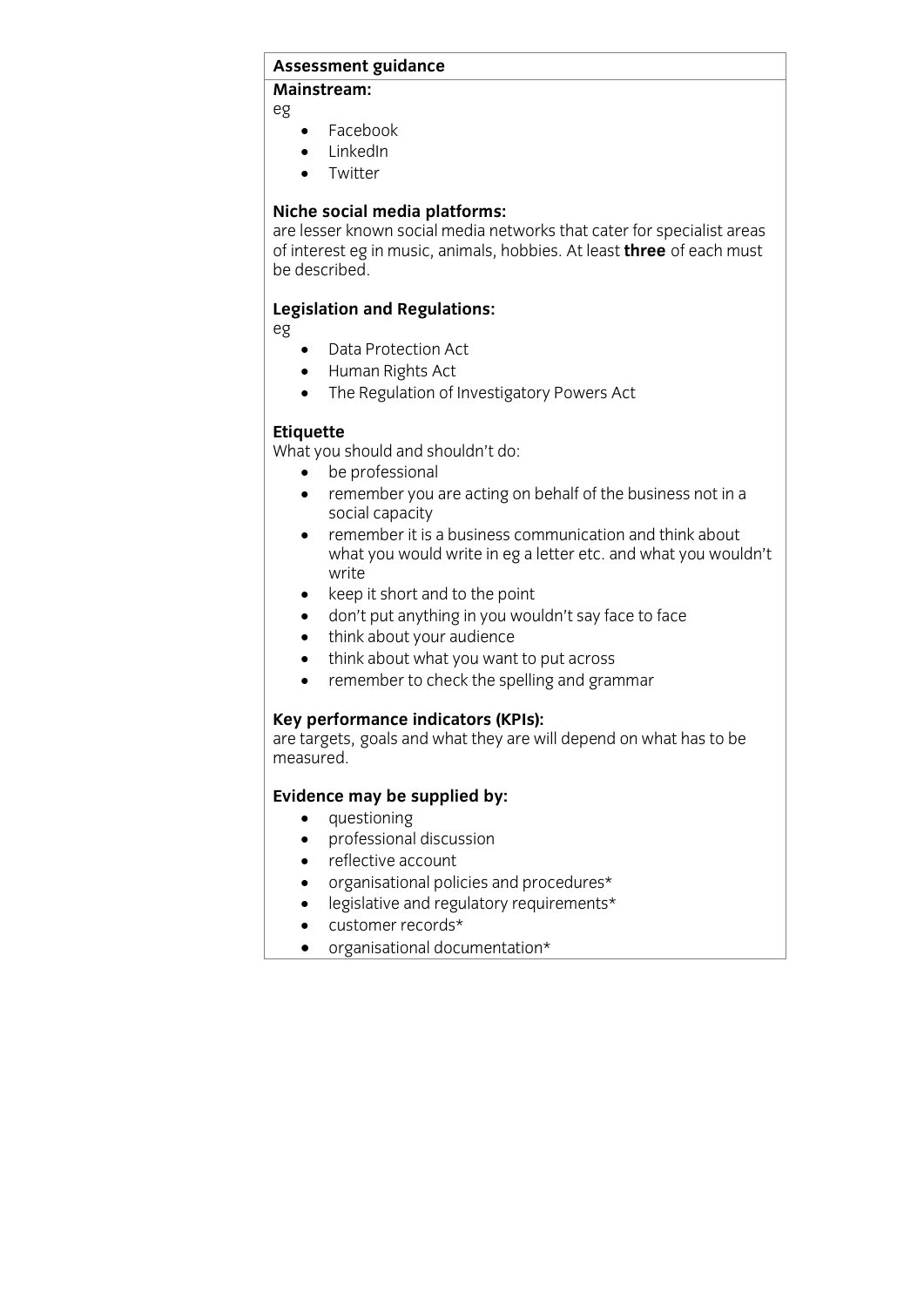## **Learning outcome**<br>The learner will:

2. be able to identify the scope for improvements to customer service through the use of social media

## Assessment criteria

The learner can:

- 2.1 identify social media platforms that are most likely to be used by the organisation's customers
- 2.2 identify **developments** within the organisation that could benefit from promotion through social media networks
- $2.3$ analyse how the organisation and its competitors use social  $\overline{\mathsf{media}}$  and its computation and its computation and its computation and its computation  $\overline{\mathsf{u}}$
- 2.4 develop profiles of how customers and potential customers use social media
- 2.5 define improvements to customer service that could be achieved through the organisation's use of social media
- $2.6$ specify objectives and organisational policy for participating in social media networks. social media networks.

# **Assessment guidance**

**Developments:** eg

- introducing new products/services
- gaining feedback on new products/services
- gaining customer feedback on existing products and services
- obtaining feedback on what customers want
- introduction of new procedures
- feedback on new procedures<br>• improving customer contact
- improving customer contact
- promotion of business to a new market
- desire to increase methods of communication to include social

- observation<br>• witness testimony
	- witness testimony
	- questioning
	- professional discussion<br>• reflective account
	- reflective account<br>• profiles
	- profiles
	- report on developing customer service through social media<br>• organisational policies and procedures\*
	- organisational policies and procedures\*<br>• legislative and regulatory requirements\*
	- legislative and regulatory requirements\*<br>• customer records\*
	- customer records\*<br>• organisational docu
	- organisational documentation\*